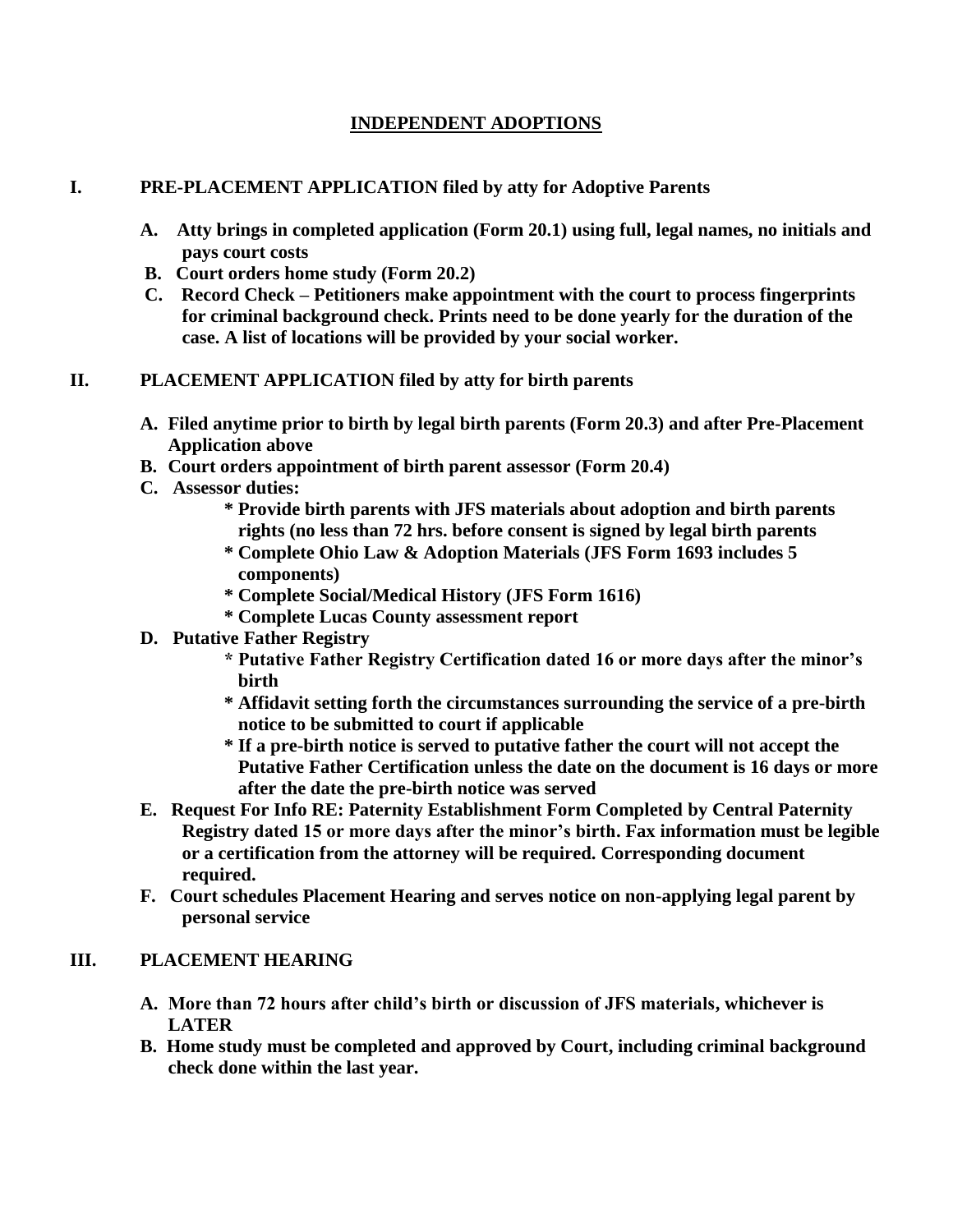- **C. Assessors report is provided, and 2 assessments have been held (one pre-birth and one post-birth)**
- **D. Birth mother appears in court (as well as legal birth father), hearing includes**
	- **1. Testimony regarding identity of birth father & contact**
	- **2. Court provides:**
		- **\*Statement of Natural Parents (Form 20.5)**
		- **\*Consent (Form 18.3)**
		- **\* Placement Order to Petitioners (Form 20.8) after receipt of Putative Father Registry Certification, if applicable**

## **IV. PETITION FOR ADOPTION**

**A. Atty Provides:**

**\*Petition for Adoption filed on date of Placement Order and no later than 90 days after placement (Form 18.0) using full, legal names, no initials \*Preliminary Estimate Account (Form 18.9)**

- **B. Court Provides:**
	- **\*Order setting hearing on petition 33-45 days after placement (Form 20.11A) \*If notice of hearing on petition is required by law on birth father, then he must be served by personal service (Form 18.2NOH)**
	- **\* Notice of hearing on petition to any non-consenting parent described above must be completed at least 20 days prior to hearing**

#### **V. INTERLOCUTORY HEARING**

**A. Father files objection**

 **\*Interlocutory hearing is vacated and hearing on petition is continued (Form 20.12)**

 **\*Petitioner has burden of proving allegations in petition**

 **\*If father's consent is found necessary, petition is dismissed**

 **\*If father's consent is found not required, (Form 18.4) best interest hearing is scheduled by the court**

**B. No objection is filed**

**\*Interlocutory hearing proceeds**

- **C. Paper hearing**
	- **\*If father is putative, must have on file the Certification from Ohio Putative Father Registry, having been provided by atty for the birth mother \*Updated home study is required before order is signed**
	- **\*Even if no objection is filed by legal father, sign form 18.4 (JE Finding Consent Not Required)**
- **D. If consent is not an issue (having been deemed unnecessary or having been obtained) and granting of the petition is in the best interests of the child, then an Interlocutory**